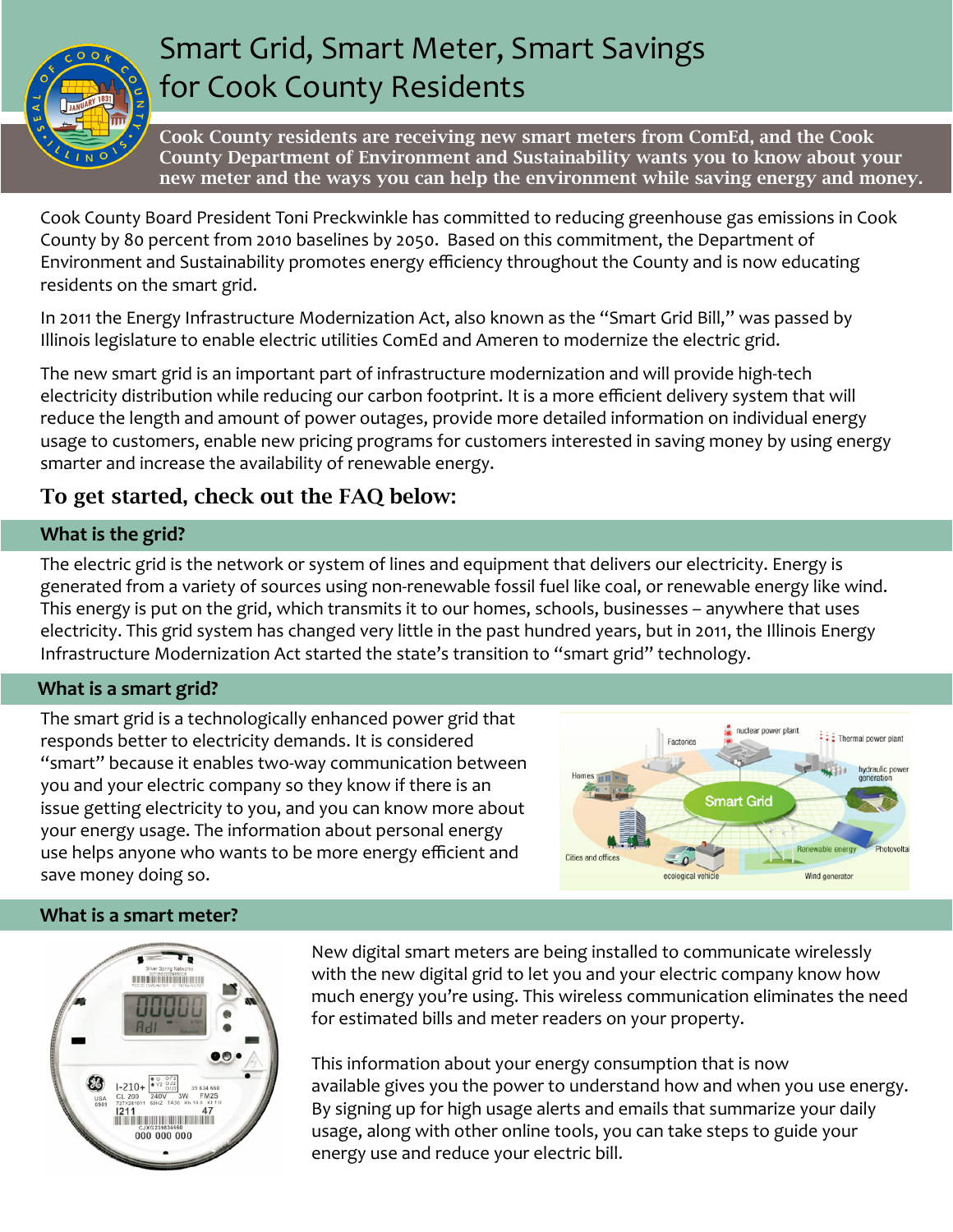Smart meters provide us with more information on when and how we use the most energy. Taking advantage of this information, especially using online tools, enables us to monitor our consumption habits and make changes that can help save energy and save money. When an appliance is plugged in, even though it may be "off," it is still pulling in a flow of electricity or "vampire energy". Advanced power strips and programming appliances to power down at a scheduled time can reduce energy consumption and save money.

Because the smart grid and smart meters can communicate more detailed information about when and how we use energy, new programs are being offered to reward customers for using energy smarter. (See "How can I save money using a smart meter?" FAQ below)

Because the old grid is outdated, it is also less efficient – and this cost gets spread out to all of us. The new grid will be able to detect wasted or stolen electricity that would otherwise be unaccounted for, which saves everyone money.

Providing rebate incentives to reduce energy usage at peak demand times may make it unnecessary to turn on the heaviest-polluting backup generators that are reserved for emergency use on those hottest summer days. If people are not using as much energy during peak demand, we can avoid the heaviest pollution because there will be enough energy supply without needing the backup generators.

Energy generation from non-renewable sources creates pollution, which can cause and worsen many health conditions like asthma, heart disease, stroke and lung cancer. The more we can reduce our greenhouse gas emissions by conserving energy and incorporating renewable energy, the better our air quality and health will be.

When people make simple changes to save money by reducing our residential and business energy consumption, there is more money to put back into the economy in other ways. The new technology of the smart grid opens a market for entrepreneurs interested in developing new technology devices, and the smart grid itself opens a new field of high-tech job opportunities.

You may have a smart meter already! If not, ComEd is working to complete meter installation in Cook County through 2018. Visit [www.smartpowerillinois.org](http://www.smartpowerillinois.org) to determine when your town will receive smart meters.

The smart grid incorporates technology that supports the expansion of electric vehicles and new pricing options can benefit individuals charging electric vehicles overnight when electricity rates are lower. Increasing the practicality and popularity of electric vehicles can help reduce our need for foreign oil while reducing car pollution.

The smart grid makes it easier to connect renewable energy sources to the electric grid. Individual customers, businesses or municipalities who produce their own small-scale wind or solar power can sell it back to the utility. This reduces greenhouse gas emissions and our dependence on fossil fuels.

Additionally, the smart grid helps meet growing demand for electricity while limiting the need to invest in new power plants. Since people can choose to reduce their energy usage to save money, and because less energy is wasted with the more efficient grid system, less energy needs to be produced, which reduces the amount of pollution emitted from power plants.

ComEd will notify you with a phone call, information in your monthly bill and a door hanger at your house prior to installing your new meter.

• It is important to make sure that the meter installer has access to your meter and any inaccessibility is

• If they are unable to install the meter after three attempts, you will see a fee on your bill each month

- addressed prior to their visit (i.e. locked gates, guard dogs, shrubbery).
- that the new meter is not installed.
- your electric bill when installing your new meter.

• ComEd meter installers will always be able to provide proper identification and will never ask to see

Once your smart meter is installed, the meter number on your bill will have nine digits and begin with a two. If you are looking at your meter, new meters will have digital numbers and a sticker that says Silver Spring Network near the top bar code. If your smart meter has not yet been installed, your analog meter will have moving dials that look similar to a clock face.

Electricity costs can change from day to day, hour to hour and even minute to minute. When more people are using electricity during 'peak times' (often between 2 pm and 7 pm), the cost of electricity can be higher. Today, most Cook County residents are unaware of this because most of us pay a flat rate for each kilowatt-hour of electricity used, no matter the time of day. This system increases the chance that residents will pay more for electricity, since we tend to use more electricity during expensive times and do not react to the price differences.

Smart meters give Cook County residents the opportunity to sign up for pricing programs from ComEd including Peak Time Savings and Hourly Pricing, which reward customers who reduce their electricity usage when costs and demand are high. With a smart meter, consumers have access to their electricity usage information 24/7, and more information means more control over costs.

• People who sign up for ComEd's Peak Time Savings program will be able to earn a credit on their bill if they voluntarily reduce or delay heavy power usage on certain summer days when energy is most in

• There is no cost to sign up and no penalty if you do not reduce usage, making it a risk-free program. • The more people who sign up and reduce their power usage at the most expensive peak times, the

- demand.
- 
- more the cost of electricity is driven down overall for everyone.
- 

• You cannot earn Peak Time Savings rebates if you already participate in AC Cycling or Net Metering.

• People who sign up for the Hourly Pricing program can save money by shifting heavy electricity usage to times when demand is low, paying lower rates during these times (early mornings, evenings,

• Customers who shift heavy energy use away from "peak," high demand daytime hours have the

- overnight and weekends).
- potential to save over 15% on their electric supply costs.
- and municipal aggregation fixed rates.

To sign up and participate immediately in the Peak Time Savings program, call (844) 852-0347 or go to [www.comed.com/PTS](http://www.comed.com/PTS) for more information. **Hourly Pricing** 

• If you live in a community with municipal aggregation you will need to choose between hourly pricing

To find out if Hourly Pricing is right for you, call (888) 202-7787 or go to [www.comed.com/hourlypricing](http://www.comed.com/hourlypricing) for more information.

### **How is the smart grid better for the environment?**

### **How can I find out if I already have a smart meter?**

### **How can I save money using a smart meter?**

### **When will my meter be installed?**

### **Peak Time Savings**

### **What are the benefits of the new smart grid?**

### **More efficiency and fewer wasted costs**

### **Health**

### **Economy & Workforce Development**

# **Energy Independence New pricing plans availabe to customers**

### **New technology gives us more individual control over how we use energy**

### **Fewer and shorter power shortages**

Currently, the electric company doesn't know there's a power outage until it's reported by customers. Even then, it's difficult to pinpoint exactly where ther problem is. But the new smart grid is able to communicate directly with the utility provider through wireless communication. It can prevent outages by recognizing when equipment needs replacement, immediately identifying power outages that do occur and quicky rerouting and restoring energy before the outage spreads.